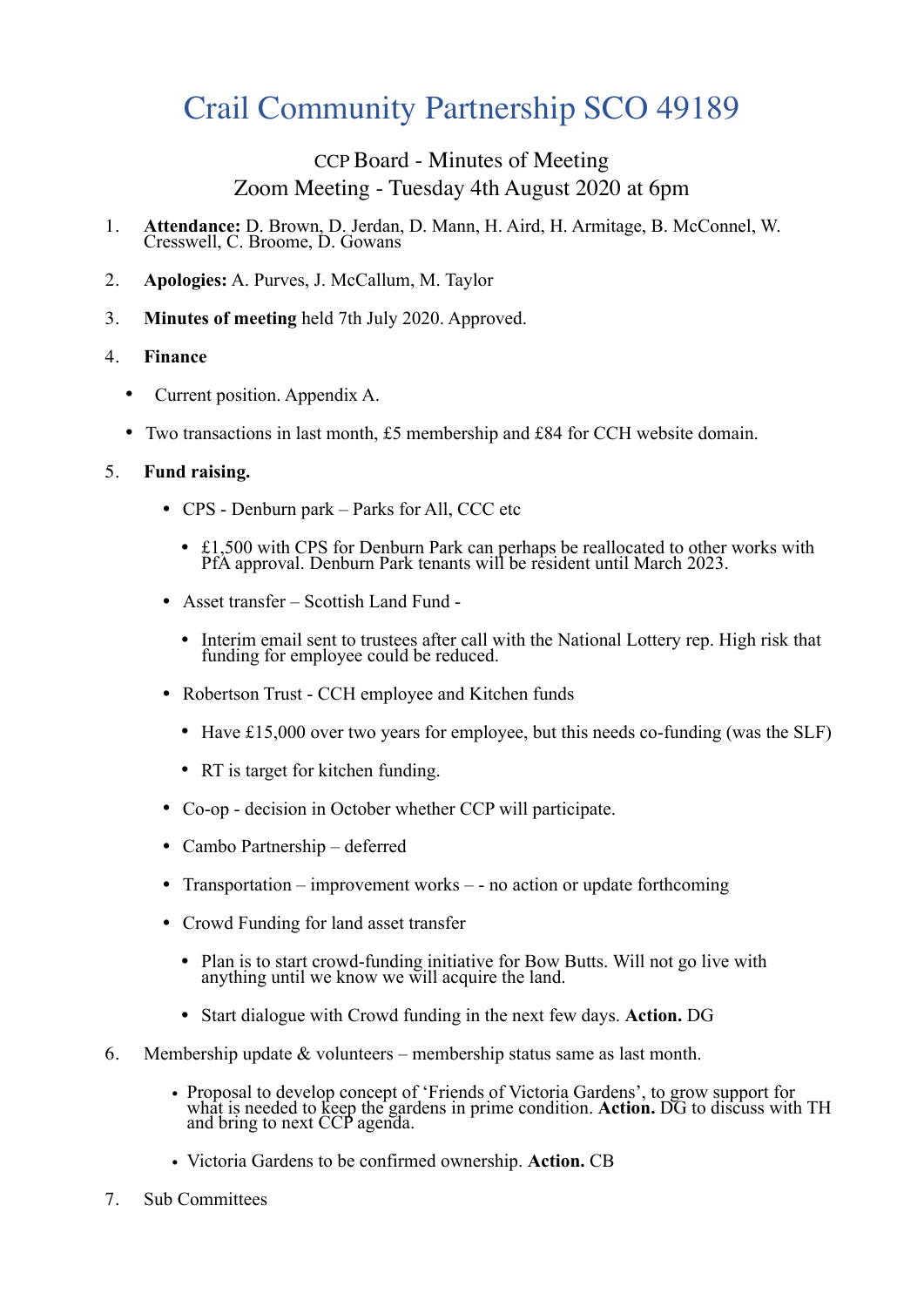- 1. Harbour improvement plan
	- Updated Harbour Improvements excel spreadsheet circulated to CCP Trustees. Confidential.
	- HM Office, recent new initiative driven by Fife Council that CCP, CCT and Museum work together on this restoration project. DG to organise future meetings. Two meetings held to date.
	- BM Need a common standard for signage and interpretation boards in Crail. Also promoting concept of Augmented Reality for Crail tours. **Action:** Bernie, Will and Heather to research and bring example back CCP Board.
- 2. Crail North
	- CCP notified that there has been a further attempt to stop the CAT process for Bow Butts. CCP Trustees have prepared a further document to inform Janice Laird on the CCP viewpoint. Main response is that the CAT process should be completed and the proposal for Bow Butts can made to CCP, not FC.
- 3. Environment/Woodlands Asset Transfer
	- South Kilminning CCP received letter from SWT stating that their first option would be to stay with FC as owners, but if FC chose to complete the CAT then they would work with CCP on a new lease. Janice Laird still feels there is some ambiguity on SWTs position but hopes to resolve this.
	- CB in discussion with Scott Clelland, regarding Crail's green areas. Meeting held with Scott on 4th Aug. FC talking about digital consultation on management of green areas, which CCP is not very enthusiastic about (after community funding experience, e.g. Wee Crailers and Monday Club). FC does not have the capacity to work up a detailed plan for rewilding, CCP will need to help with this. FC do not have the capacity or equipment to do this type of preparation work, this needs to be sourced or loaned. Timeline for progress is unclear, it is assumed that there are budgetary constraints. **Action: Chris and Will** to continue to drive this initiative.
	- Paths. Applying to Community Active Travel Grant, as Paths for All is closed just now. Developing a broader proposal on funding for paths, including signage and resurfacing. **Action: CM**
- 4. Community Assets DJ/DG
	- Community Hall Major date is SLF decision meeting on the 27th August. CCH Transition team, appendix B minutes of last meeting.
	- Brownfield Garden centre/affordable housing. No news subsequent to closing date.
	- Denburn Wood CAT from FC for CPS. No action to date. **Action:DG**
	- Website/Publicity low level of activity during the past month.
- 5. Business and Tourism Crail Food Trail is progressing.
- 8. AOCB
	- Revised constitution has been uploaded on the CCP website, sent to SLF and OSCR.
- 9. Next meeting Tuesday 1st September 2020 at 6pm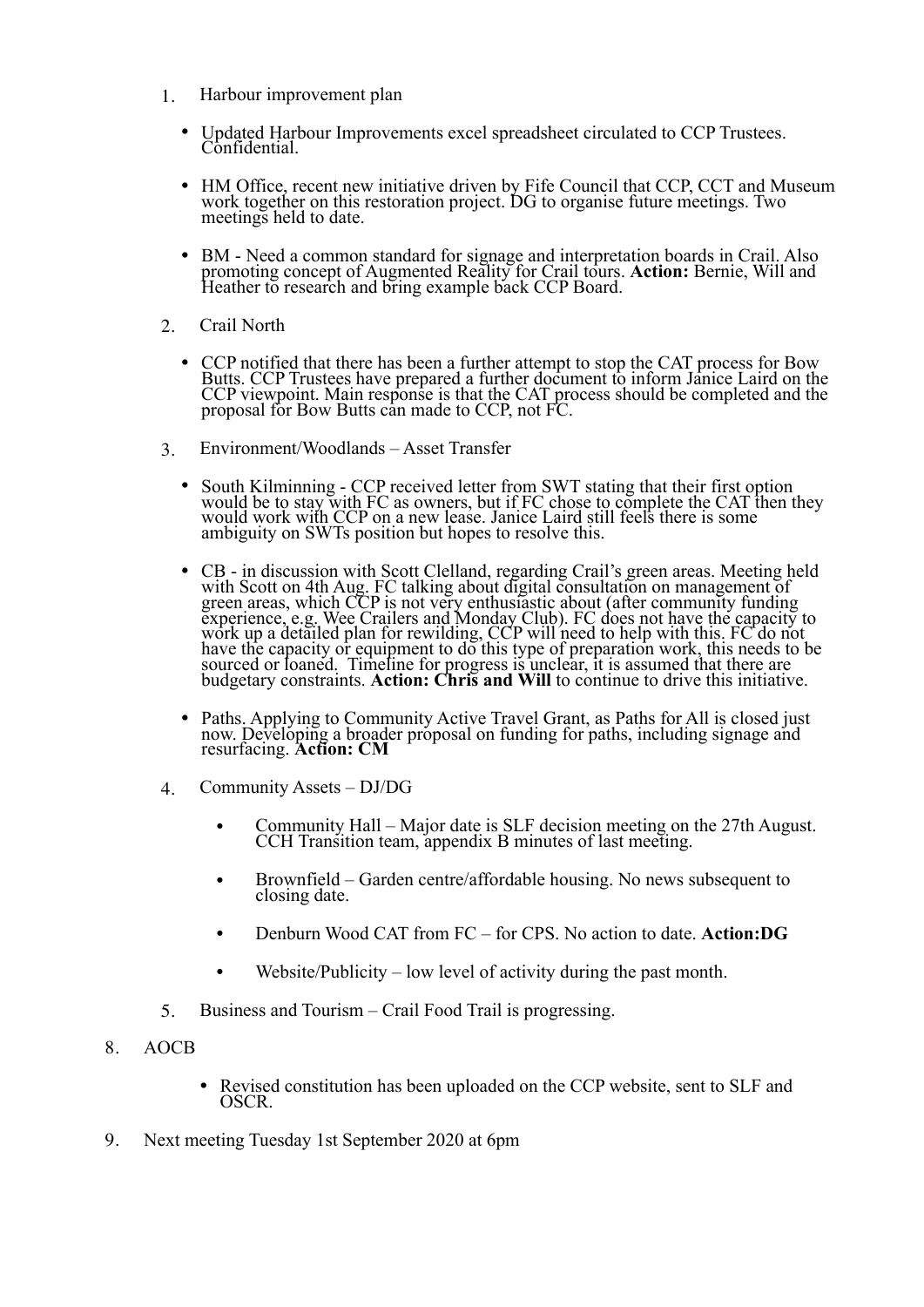**Appendix A.** 

| <b>RBS RECONCILIATION AS AT </b>             | 27th July2020 |   |              |
|----------------------------------------------|---------------|---|--------------|
| <b>FIGURES FROM BANK STATEMENT</b>           |               |   |              |
| Balance as at 27th July 2020                 | £15,950.27    |   |              |
| ADD: To be lodged                            |               | £ | <b>Nil</b>   |
| <b>DEDUCT:</b> Non presented cheques and D/D |               | £ | <b>Nil</b>   |
|                                              | Sub           |   | £15,950.97*  |
| Restricted Funds (see below*)                |               |   | £ $9,712.40$ |
|                                              |               |   |              |
| <b>Crail Info</b>                            |               | £ | 520.00       |
| <b>Net Bank Position</b>                     |               |   | £ 5,718.57   |

| Crail Common Good Fund - Approved | £23,520.00 |
|-----------------------------------|------------|
| Drawn to date                     | £23,520.00 |
| <b>Possible further draw down</b> | £ NIL      |

• **Includes £2,252.40 remaining from Crail Food Festival £3,000.00 to meet costs of survey and design plans in respect of the Community Hall and donation of £3,000 towards kitchen. Includes £670 grant to Wee Crailers from Fife Council Includes £490 (net) grant to Monday Meetings (Monday Club) from Fife Council Includes £3,300.00 grant from Awards for All (National Lottery for use by Monday Meetings only.** 

| <b>Scottish Land Fund Grant</b> | £8,424.00 |
|---------------------------------|-----------|
| <b>Drawn</b> to date            | £8,424.00 |

**Prepared by Andrew Purves 27th July 2020**